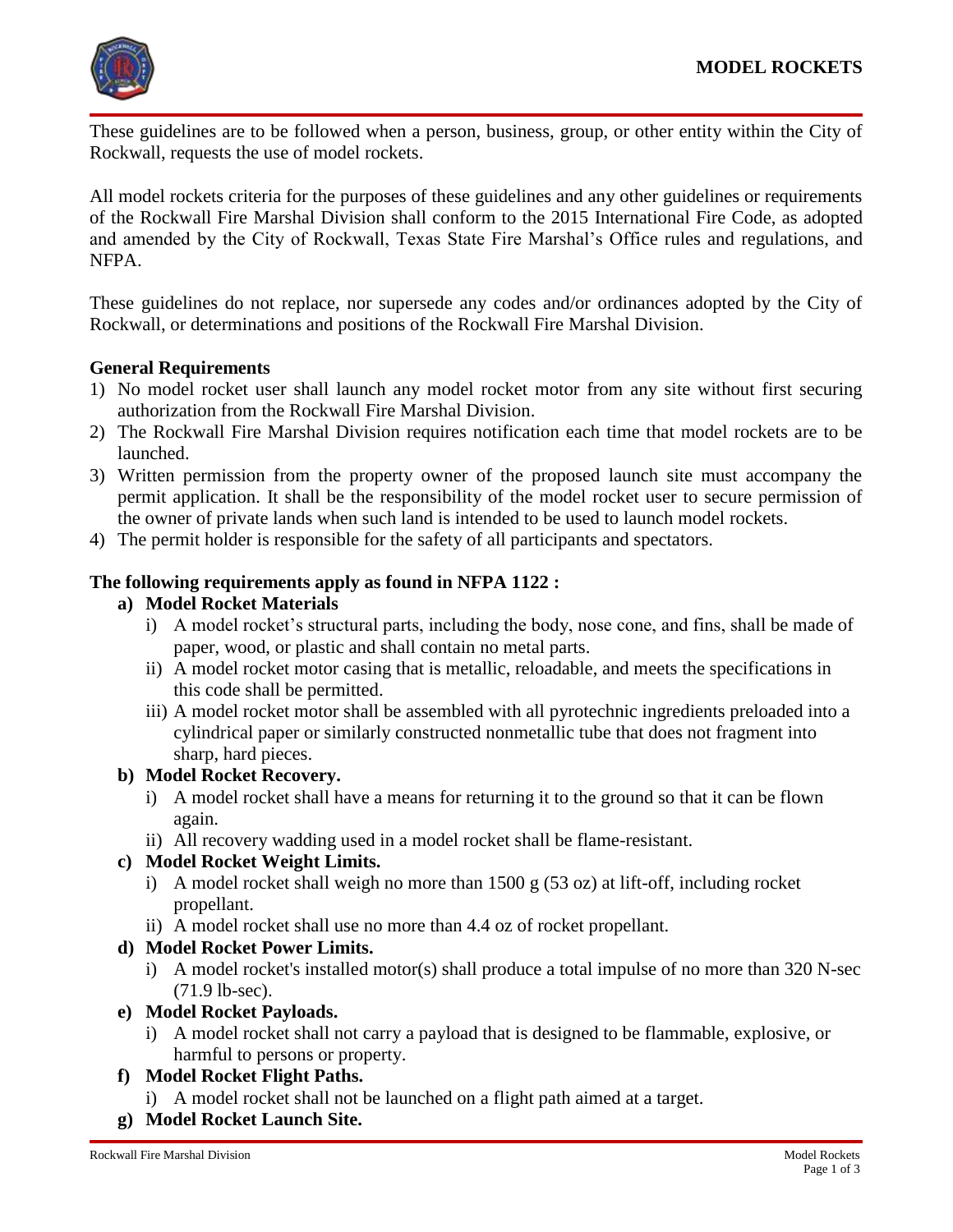

i) A model rocket shall be launched outdoors in a cleared area, free of tall trees, power lines, buildings, and dry brush and grass.

# **h) Model Rocket Launch Site Size.**

- i) The launch site shall be at least as large as specified in Table 4.9.
- ii) For a circular area, the minimum launch site dimension shall be the diameter; and for a rectangular area, it shall be the shortest side.

| <b>Installed Total</b><br>Impulse<br>$(N$ -sec $)$ | Equivalent<br>Motor Type | Minimum Site<br>Dimension* |      |
|----------------------------------------------------|--------------------------|----------------------------|------|
|                                                    |                          | m                          | ft   |
| $0 - 1.25$                                         | 1/4 A and 1/2 A          | 15                         | 50   |
| $1.26 - 2.50$                                      | А                        | 30                         | 100  |
| $2.51 - 5.00$                                      | B                        | 61                         | 200  |
| $5.01 - 10.00$                                     | Ċ                        | 122                        | 400  |
| $10.01 - 20.00$                                    | D                        | 152                        | 500  |
| 20.01-40.00                                        | E                        | 305                        | 1000 |
| 40.01-80.00                                        | F                        | 305                        | 1000 |
| 80.01-160.00                                       | $2F$ (or $1G$ )          | 305                        | 1000 |
| 160.01-320.00                                      | $4F$ (or $2G$ )          | 457                        | 1500 |

- iii) Type G motors with an installed total impulse of more than 80 N-sec (18 lb-sec), but not more than 160 N-sec (36 lb-sec), shall be permitted to be used by individuals 18 years of age and older.
- iv) As an alternative to the minimum launch site dimensions of Table 4.9, the size of the launch site shall be permitted to meet one of the following criteria:
	- (1) It shall be not less than one-half the maximum altitude as stated by the manufacturer for the model rocket and motor(s) combination being flown.
	- (2) It shall be of a size approved by the AHJ based on flight demonstration or data required to substantiate the anticipated altitude.

# **i) Model Rocket Launchers.**

i) A model rocket shall be launched from a stable launch device that provides rigid guidance until it has reached a speed adequate to ensure a safe light path.

# **j) Model Rocket Launcher Eye Safety.**

- i) To prevent accidental eye injury, the launcher shall be placed so the end of the rod is above eye level, or the end shall be capped when approaching it.
- ii) The launch rod shall be capped or disassembled when not in use and shall not be stored in an upright position.

# **k) Model Rocket Launch Safety.**

- i) The launcher shall have a blast deflector device to prevent the motor exhaust from hitting the ground directly.
- ii) The area around a launch device shall be cleared of brown grass, dry weeds, or other easy to-burn materials.
- **l) Model Rocket Ignition System.**